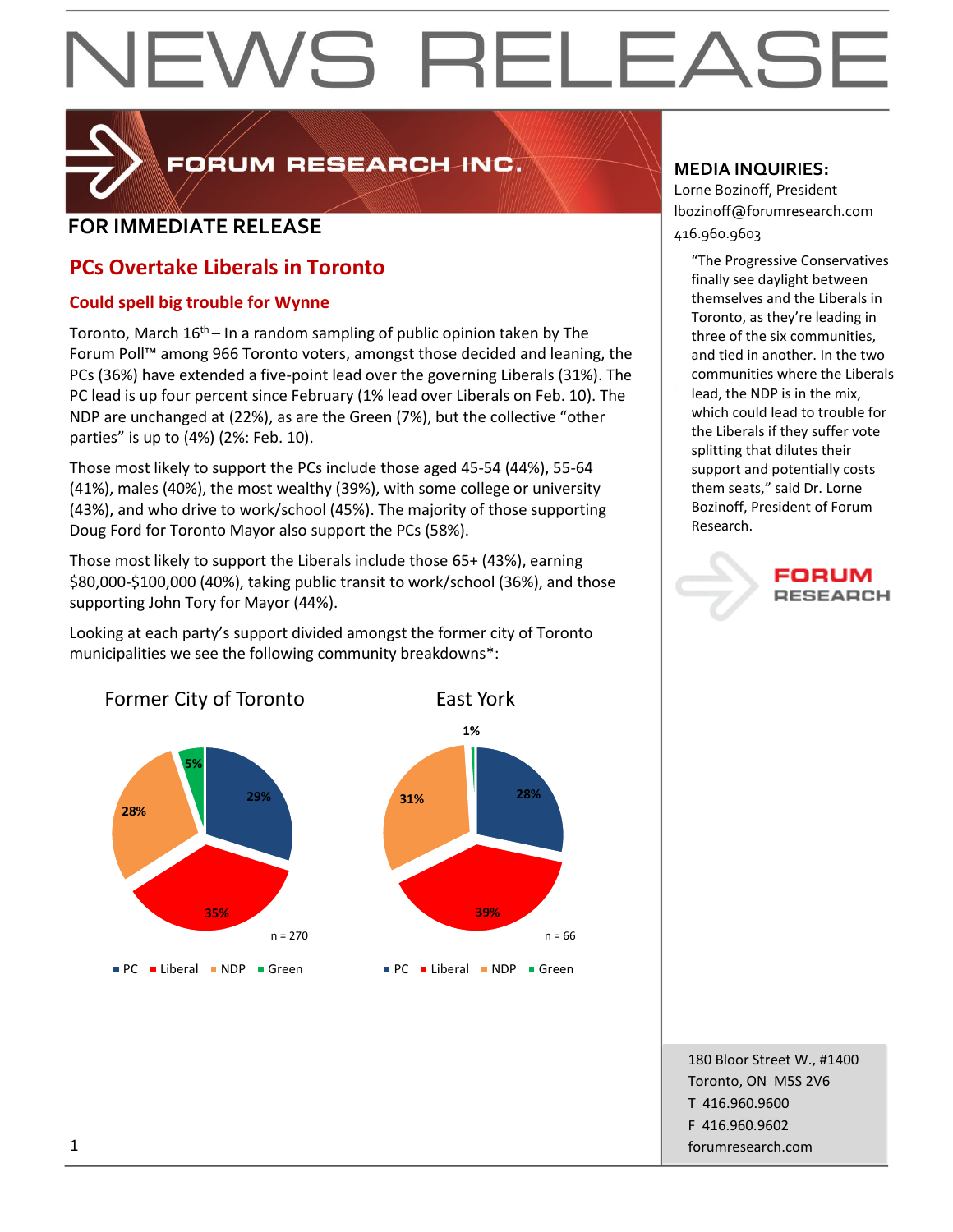# EWS RELEAS

# FORUM RESEARCH INC.

### **MEDIA INQUIRIES:**

Lorne Bozinoff, President lbozinoff@forumresearch.com 416.960.9603

North York





**Scarborough** 

**32%**

 $n = 158$ 

Etobicoke





"The Progressive Conservatives finally see daylight between themselves and the Liberals in Toronto, as they're leading in three of the six communities, and tied in another. In the two communities where the Liberals lead, the NDP is in the mix, which could lead to trouble for the Liberals if they suffer vote splitting that dilutes their support and potentially costs them seats," said Dr. Lorne Bozinoff, President of Forum Research.

Lorne Bozinoff, Ph.D. is the president and founder of Forum Research. He can be reached at lbozinoff@forumresearch.com or at (416) 960-9603.

\*smaller samples will be less accurate, numbers may not add up to 100 because of rounding

180 Bloor Street W., #1400 Toronto, ON M5S 2V6 T 416.960.9600 F 416.960.9602 2 forumresearch.com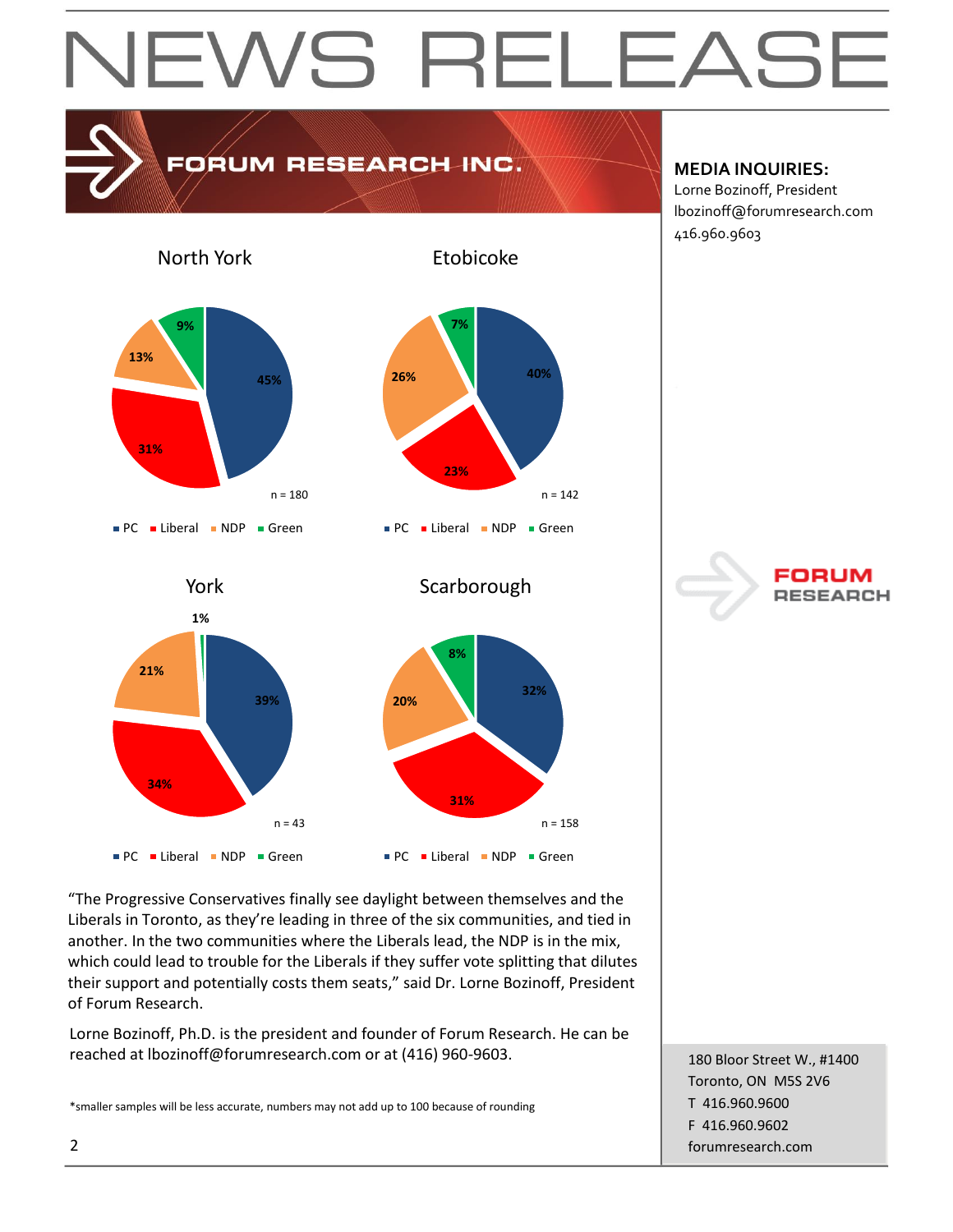# EWS RELEAS

# FORUM RESEARCH INC.

# **Methodology** 416.960.9603

The Forum Poll™ was conducted by Forum Research with the results based on an interactive voice response telephone survey of 966 randomly selected Toronto Voters. The poll was conducted on March, 8-10 2017.

Results based on the total sample are considered accurate +/- 3%, 19 times out of 20. Subsample results will be less accurate. Margins of error for subsample (such as age, gender) results are available at [www.forumresearch.com/samplestim.asp](http://www.forumresearch.com/samplestim.asp)

Where appropriate, the data has been statistically weighted by age, region, and other variables to ensure that the sample reflects the actual population according to the latest Census data.

This research is not necessarily predictive of future outcomes, but rather, captures opinion at one point in time. Actual results depend on the parties' ability to get their voters out. Forum Research conducted this poll as a public service and to demonstrate our survey research capabilities. Forum houses its poll results in the Data Library of the Department of Political Science at the University of Toronto.

With offices across Canada and around the world, 100% Canadian-owned Forum Research is one of the country's leading survey research firms. This Forum Poll™and other polls may be found at Forum's poll archive at [www.forumresearch.com/polls.asp](http://www.forumresearch.com/polls.asp)

## **MEDIA INQUIRIES:**

Lorne Bozinoff, President lbozinoff@forumresearch.com



180 Bloor Street W., #1400 Toronto, ON M5S 2V6 T 416.960.9600 F 416.960.9602 3 forumresearch.com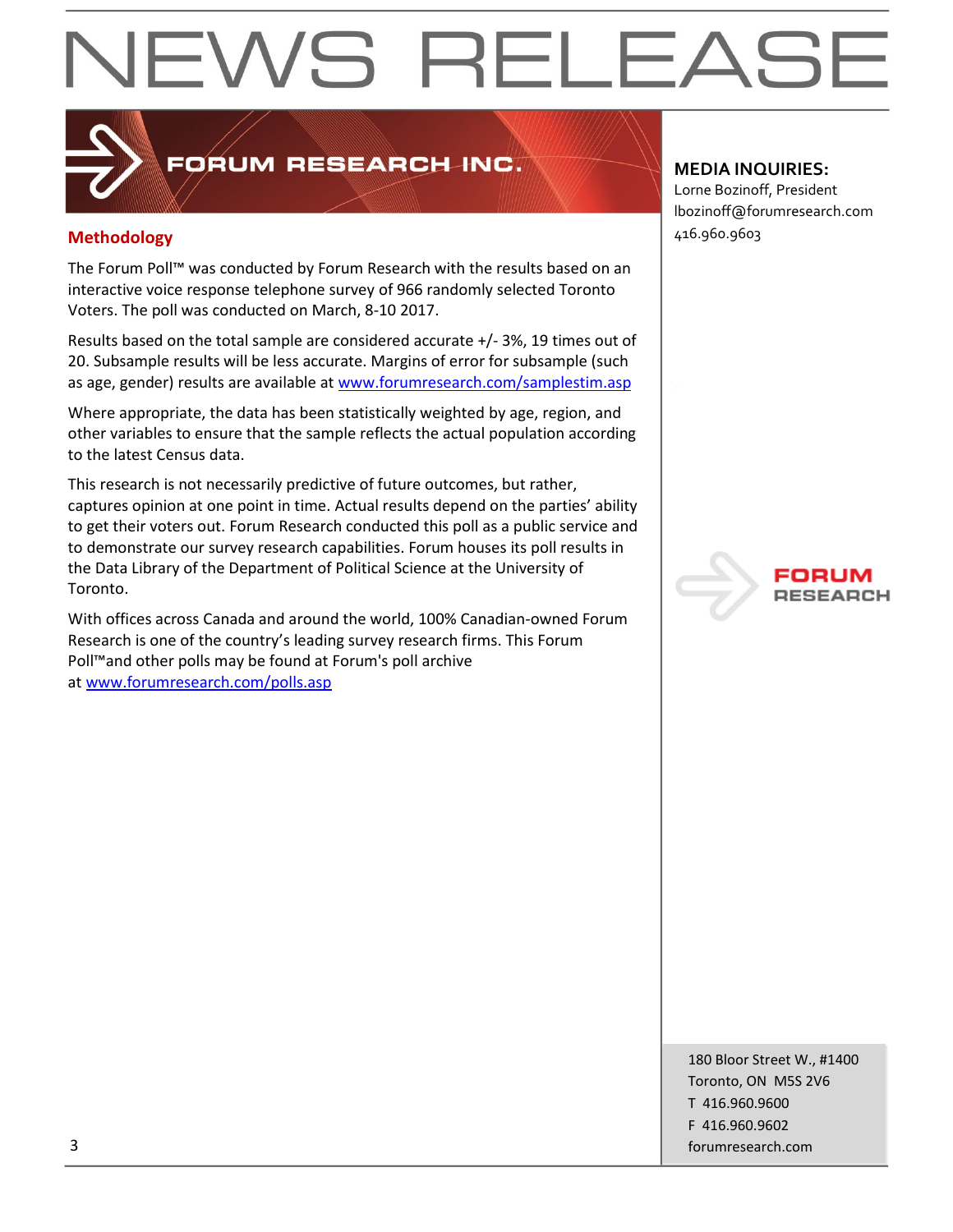# **NEWS RELEAS**

# FORUM RESEARCH INC.

# 416.960.9603 *Provincial Horserace in Toronto*

*If a provincial election were held today, which party would you be most likely to vote for? + Even though you may not have made up your mind, which party are you leaning towards at this time?*

### *[Decided/Leaning]*

### *Provincial Trend in Toronto*

|                    | Sample PC Lib NDP Green Other |       |       |      |  |
|--------------------|-------------------------------|-------|-------|------|--|
| Mar 8-10, 2017     | 966.                          |       | 36 31 | - 22 |  |
| Jan 31-Feb 5, 2017 | 1090                          | 35 34 |       |      |  |

### *Age/Gender*

| %                               | <b>Total</b> | 18-34 | 35-44 | 45-54 | 55-64 | $65+$ | <b>Male</b> | Female         |
|---------------------------------|--------------|-------|-------|-------|-------|-------|-------------|----------------|
| Sample                          | 861          | 113   | 98    | 165   | 213   | 272   | 439         | 408            |
| <b>Progressive Conservative</b> | 36           | 28    | 36    | 44    | 41    | 39    | 40          | 32             |
| Liberal                         | 31           | 26    | 35    | 28    | 27    | 43    | 28          | 34             |
| <b>New Democratic</b>           | 22           | 30    | 20    | 18    | 26    | 13    | 19          | 25             |
| Green                           |              | 9     | 5     |       | 6     | 3     | 10          | $\overline{4}$ |
| <b>Another Party</b>            | 4            |       |       |       |       |       | 3           | 5              |

#### *Income*

| %                                  | <b>Total</b>   | $<$ \$20 $K$ | \$20-<br>\$40K | \$40-<br><b>\$60K</b> | $$60-$<br><b>\$80K</b> | \$80-<br>\$100K | $$100-$<br><b>\$250K</b> |
|------------------------------------|----------------|--------------|----------------|-----------------------|------------------------|-----------------|--------------------------|
| Sample                             | 861            | 80           | 134            | 107                   | 87                     | 79              | 182                      |
| Progressive<br><b>Conservative</b> | 36             | 20           | 26             | 33                    | 37                     | 35              | 39                       |
| Liberal                            | 31             | 31           | 36             | 30                    | 24                     | 40              | 29                       |
| <b>New Democratic</b>              | 22             | 34           | 30             | 27                    | 26                     | 19              | 18                       |
| Green                              | 7              | 5            | 5              | 7                     | 13                     | $\overline{4}$  | 8                        |
| <b>Another Party</b>               | $\overline{4}$ | 10           | 3              | 4                     | $\mathbf{1}$           | 3               | 5                        |

#### *Region*

| %                                  | <b>Total</b> | <b>Former City</b><br>of Toronto | <b>East</b><br>York | <b>North</b><br><b>York</b> | <b>Etobicoke</b> | York         | <b>Scarborough</b> |
|------------------------------------|--------------|----------------------------------|---------------------|-----------------------------|------------------|--------------|--------------------|
| Sample                             | 861          | 270                              | 66                  | 180                         | 142              | 43           | 158                |
| Progressive<br><b>Conservative</b> | 36           | 29                               | 28                  | 45                          | 40               | 39           | 32                 |
| <b>Liberal</b>                     | 31           | 35                               | 39                  | 31                          | 23               | 34           | 31                 |
| <b>New Democratic</b>              | 22           | 28                               | 31                  | 13                          | 26               | 21           | 20                 |
| Green                              | 7            | 5                                | 1                   | 9                           | $\overline{7}$   | $\mathbf{1}$ | 8                  |
| <b>Another Party</b>               | 4            | 3                                | $\overline{2}$      | $\overline{2}$              | 3                | 5            | 8                  |

## **MEDIA INQUIRIES:**

Lorne Bozinoff, President lbozinoff@forumresearch.com



180 Bloor Street W., #1400 Toronto, ON M5S 2V6 T 416.960.9600 F 416.960.9602 4 forumresearch.com